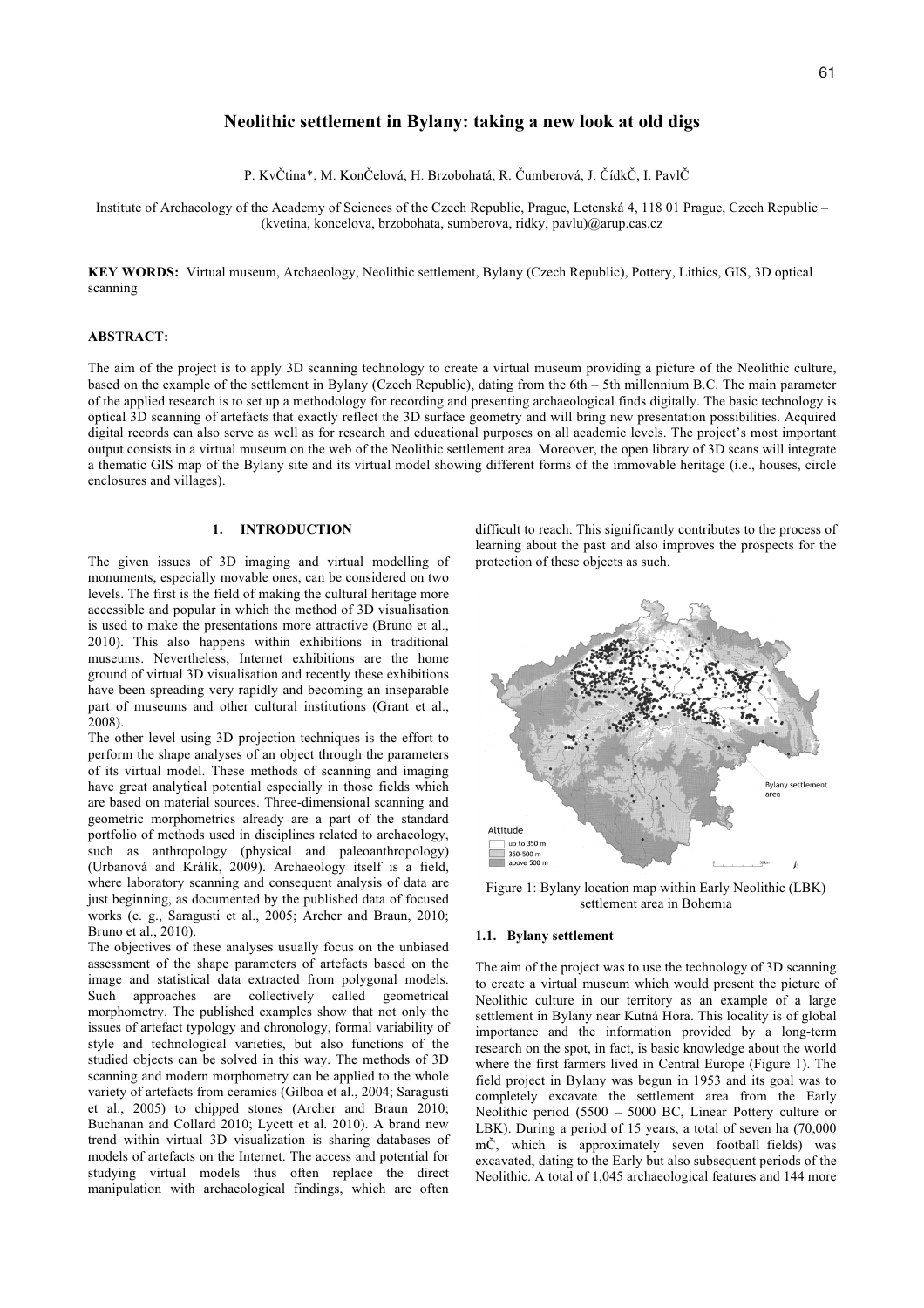or less reasonably preserved ground plans of long houses were also studied. Archaeological finds make up a large assemblage of artefacts that includes pottery fragments, chipped stone, polished stone (axes and adzes), whetstones (abrading, smoothing, polishing tools), manos and metates (grinding slabs and querns). The most significant in terms of the chronology is the assemblage of pottery finds containing more than 76,000 fragments. In light of the fact that the archaeological monuments from this locality are not and have never been accessible to the public, this virtual exhibition will be the first complete presentation of the collection.

### **2. METHOD**

The specific purpose of the project is the creation of a methodology for registration, preservation and presentation of archaeological findings in a digital form. The basic technology is optical 3D scanning of artefacts whose advantage is the ability to capture an absolutely faithful three-dimensional model of an object. This creates new barrier-free options for the presentation of both movable and immovable finds and also multiplies the potential of their presentation in case the original is destroyed. In the light of recent global experience this, unfortunately, is quite a real danger. (For example, The National Museum of Iraq destroyed by war in 2003 and the centres of cities in Central Europe hit by catastrophic floods in 2002.) Methodologically, the project will be realised on three levels:

a) The creation of a digitising laboratory, where the originals of archaeological finds will be transferred into a digital form. This will be realised by a 3D optical scanner Breuckmann SmartScan 3D-duo with accessories and corresponding software equipment. A web database will be created to secure the optimal course of work and individual models will be put into this database. At the same time a SW interface will be developed to run an online accessible 3D archaeological virtual museum with a wide range for users´ choice of views and options of virtual manipulation with the object.

b) To make the presentation more illustrative, the museum will include specialised maps in GIS format, which will be made on the basis of field documentation of research. All the data will be publishable on the Internet through the specialised software of the Esri-Arc GIS Server 10 Workgroup, which will require no specific installations by the user/visitor to the museum.

c) At the same time, 3D virtual reconstruction of the Neolithic settlement and chosen structures (such as long houses and circle enclosures) will be created. These targets will be met through specialised software, which will enable rebuilding the original shape of the countryside on the basis of preserved field situations. This will provide a picture of a lively socio-cultural landscape. The final image will also be presented in site on several transparent boards which provide an observer with a precise picture of what the settlements of the area's first farmers actually looked like.

So-called "cloud computing" is intended as the final methodological solution for the web museum. This is a very progressive method of storage and making access to specific digital data, which are located in the data centre on the server and can be used through common web browsers. No installation of specialised licensed programmes by the end users is required.

### **2.1. Acquisition of 3D models of artefacts.**

The method of choice is the acquisition of shape and colour information by optical scanning and using the scanner smart SCAN-3D (Breuckmann, GmbH). This modular topometric system works on the basis of a fringe projection of sequences of stripes on a physical model and recording the modified samples with a digital camera with high definition (5 MPx). Individual scans depicting the surface of the object from various points of view are subsequently merged into a final data object which defines both complex geometry and the texture of the scanned artefact. High accuracy of scanning artefacts (which are variable in terms of size) is made possible by the use of three additional measuring ranges for three fields of view from 60 to 300 mms (FOV S060, FOV M125, FOV M300). The system includes programme equipment (OPTOCAT SW) which ensures the service of the digitising system during the process of scanning, automatic merging of individual scans and export of scans to various data formats. Another fractional task is the reducing the size of the file into a small fraction of its original size for the purposes of the web presentation. That means the objects which have not been displayed yet will be opened up to all interested people, including specialists. Specialists will be able to download polygonal models in their original (high) definition and consequently analyse them with any conventional methods including progressive approaches of geometric morphometry (Figure 2).



Figure 2: 3D optical scan of LBK vessel.

#### **2.2. Presentation of 3D models.**

Final 3D models will be published on the web through the RDV Civil 3D programme and a built-in visualising plug-in directly in the web browser and it will be unnecessary for users to install other software. The virtual museum will be activated on the already existing and established domain, www.bylany.com. The graphic environment of this page will be transformed for the needs of the presentation of 3D models and interactive browsing.

#### **2.3. GIS reconstruction map.**

The original map documentation of the archaeological excavations in Bylany was converted into a vector digital form. The resulting data is saved in a SHP format with the setup of geographical coordinates for the national grid S-JTSK (eastnorth). The SHP format is primarily intended for GIS software by the Esri Company, but can also be regularly used in other GIS programmes. The GIS system covers the complete area of the Bylany project and its individual components are adjoined both to the original documentation of field research and to the archaeological interpretation (Figure 3). Just this level of the reconstruction will become a part of the virtual museum. The relationship of various immovable monuments (houses, sacral circle enclosures or the development of the settlement) to each other and to the environment will be made clear in this form. While the current map of the Neolithic settlement in Bylany, realised in the ArcGIS environment, works regularly in 2D, the new virtual version will be three-dimensional. Therefore, a system based on Esri – ArcGIS Server 10 Workgroup level platform will have to be created, which will interactively cooperate at the same time with Autodesk and Google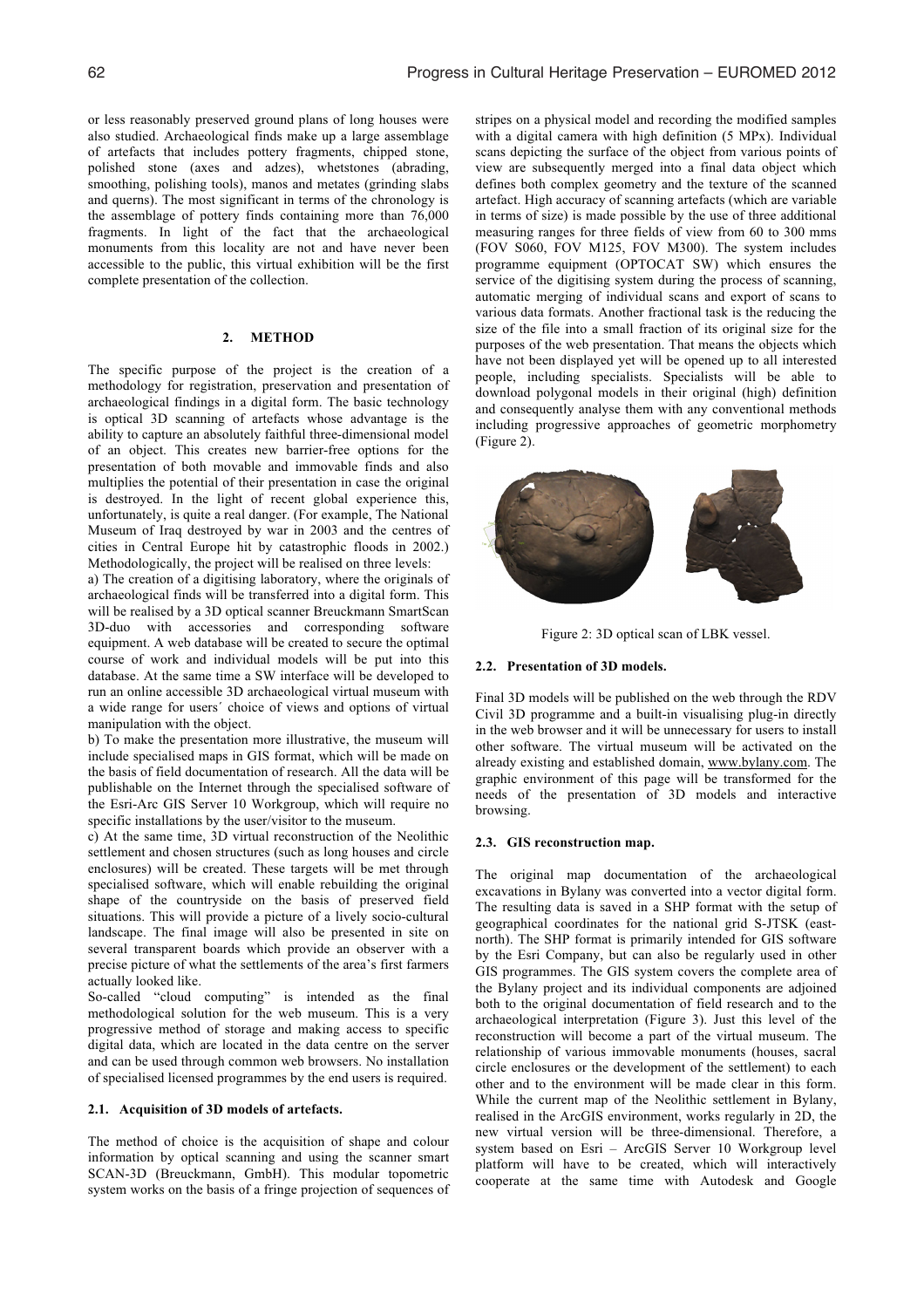SketchUp formats. The final system should facilitate the complex web administration of GIS, data, editing maps and be an easy way to publish maps on the Internet. The given programme will be included in the web museum and work as an interactive browser.



Figure 3: The status of archaeological excavations of the Bylany 1 area. The grey area indicates the total area of 21 ha inhabited during the Early Neolithic period.

## **2.4. Visualisation of 3D situational reconstructions of archaeological features.**

The map part will also include a virtual tour around the Neolithic landscape. It will be based on the digital documentation of the geo-relief and archaeological findings included in the 3D GIS project and, moreover, it will add reconstructions to the map. These will have the form of real mo-





Figure 4: Samples of various types of 3D reconstructions (Authors: P. Vavre ka, . Kravciv).

dels (objects built on the basis of archaeological records and factual reconstruction, Figure 4) and computer views (a kind of scenic reconstruction, Figure 5). The reconstructions will be created also with the software package Autodesk and Google SketchUp. The result will be not only static images, but also dynamic presentations accessible either in the form of interactive cooperation user-application or animation with narrative attributes.

# **3. DISCUSSION/CONCLUSION/FUTURE WORK**

The default solution will be the project which was completed in 2007 called "Neolithic settlement in Bylany – essential database". The documentation of the results of the archaeological research in Bylany was transformed into the form of a compact line-up which includes database, image documentation and a GIS map. It was published as a whole both in the printed form as a digital part of a metadata handbook and on the Internet in the domain, www.bylany.com. (Kv tina and Pavl , 2007). The current project is advancing in accordance with a time schedule and with the digitising laboratory work having started earlier this year, to date, 250 artefacts (70 of them are vessels) have been scanned. During the following years (2013-2015), we assume the creation of optimised database of 3D models of artefacts of the following categories: complete ceramic vessels (at least 200 pieces), ceramic fragments (at least 300 pieces), polished stones (at least 500 pieces), chipped stones (at least 500 pieces) and grinding stones (at least 50 pieces). At the same time the corresponding software default for depositing and inspection of 3D models of artefacts will be created as well as a special GIS map for the Internet application.



Figure 5: Sample of scenic reconstruction of a Neolithic settlement. (Author: P. Vavre ka).

# **ACKNOWLEDGEMENTS**

The financial support of this project was provided by the Ministry of Culture of the Czech Republic as a part of the projected Programme of applied research and development of national and cultural identity called "Archaeological 3D virtual museum. New technologies in documentation and presentation of Neolithic settlement" (Project No. DF12P01OVV032). We would like to thank to John Novotney for English revision of the manuscript.